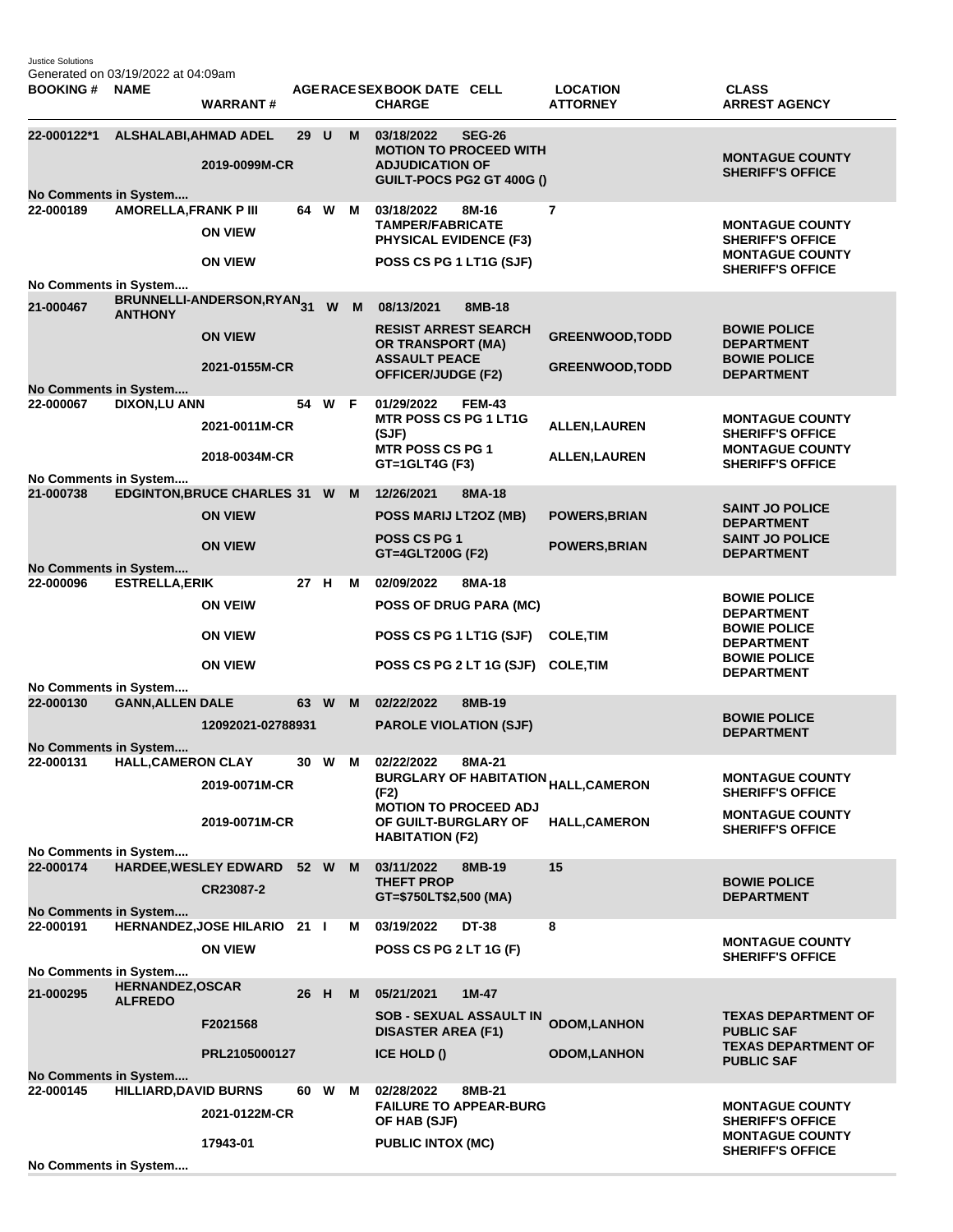| 22-000188<br>No Comments in System                          | <b>MAYES, AMBER DAWN</b>    | <b>ON VIEW</b>                                                                                                                           |      | 33 W F |   | 03/17/2022<br><b>FEM-43</b><br><b>POSS CS PG 1 GT=1GLT4G</b><br>(F3)                                                                                                                                                                                                      |                                                                                                                          | <b>BOWIE POLICE</b><br><b>DEPARTMENT</b>                                                                                                                                                                                                                              |
|-------------------------------------------------------------|-----------------------------|------------------------------------------------------------------------------------------------------------------------------------------|------|--------|---|---------------------------------------------------------------------------------------------------------------------------------------------------------------------------------------------------------------------------------------------------------------------------|--------------------------------------------------------------------------------------------------------------------------|-----------------------------------------------------------------------------------------------------------------------------------------------------------------------------------------------------------------------------------------------------------------------|
| 21-000744                                                   |                             | <b>MONEY, WESLEY FRANKLIN</b><br><b>ON VIEW</b><br><b>ON VIEW</b><br><b>ON VIEW</b>                                                      | 25 W |        | м | 8MB-21<br>12/29/2021<br><b>EVADING ARREST</b><br><b>DETENTION (MA)</b><br><b>POSS STOLEN PROP(THEFT</b><br><b>PROP \$100-\$750) (MB)</b><br><b>FRAUD USE/POSS</b><br>IDENTIFYING INFO # ITEMS JORDAN, COLLIN<br>5LT10 (F3)                                                |                                                                                                                          | <b>BOWIE POLICE</b><br><b>DEPARTMENT</b><br><b>BOWIE POLICE</b><br><b>DEPARTMENT</b><br><b>BOWIE POLICE</b><br><b>DEPARTMENT</b>                                                                                                                                      |
|                                                             |                             | <b>ON VIEW</b><br>2021-0142M-CR                                                                                                          |      |        |   | <b>POSS DANGEROUS DRUG</b><br>(MA)<br><b>CAPIAS/MTP-POSS CS PG 1</b><br>LT1G (SJF)                                                                                                                                                                                        | <b>JORDAN, COLLIN</b><br><b>JORDAN.COLLIN</b>                                                                            | <b>BOWIE POLICE</b><br><b>DEPARTMENT</b><br><b>BOWIE POLICE</b><br><b>DEPARTMENT</b>                                                                                                                                                                                  |
| No Comments in System<br>22-000022                          | <b>NEISS, JERRY ALAN</b>    |                                                                                                                                          |      | 35 W   | M | 01/12/2022<br><b>TRS-48</b><br><b>FAIL TO COMPLY SEX OFF</b>                                                                                                                                                                                                              |                                                                                                                          |                                                                                                                                                                                                                                                                       |
|                                                             |                             | F20212625                                                                                                                                |      |        |   | DUTY TO REG LIFE/ANNUAL JORDAN, COLLIN<br>(F3)                                                                                                                                                                                                                            |                                                                                                                          | <b>MONTAGUE COUNTY</b><br><b>SHERIFF'S OFFICE</b>                                                                                                                                                                                                                     |
| No Comments in System<br>22-000065                          | PADGETT, AMY ELIZABETH      | 2020-0042M-CR<br>2020-0153M-CR<br>2020-0154M-CR<br>2021-0192M-CR                                                                         |      | 25 W F |   | 01/29/2022<br><b>FEM-43</b><br><b>MTR - BURGLARY OF</b><br><b>HABITATION (F2)</b><br><b>MTR - POSS CS PG 1</b><br>GT=1GLT4G (F3)<br><b>MTR - POSS CS PG 1 LT1G</b><br>(SJF)<br><b>MTR - POSS CS PG 1</b><br>GT=4GLT200G (F2)                                              | <b>COLE, TIM</b><br><b>COLE, TIM</b><br><b>COLE, TIM</b><br><b>COLE, TIM</b>                                             | <b>SAINT JO POLICE</b><br><b>DEPARTMENT</b><br><b>SAINT JO POLICE</b><br><b>DEPARTMENT</b><br><b>SAINT JO POLICE</b><br><b>DEPARTMENT</b><br><b>SAINT JO POLICE</b><br><b>DEPARTMENT</b>                                                                              |
| No Comments in System<br>22-000155                          | <b>ROY, EVAN NATHANIEL</b>  | 03022022 - 06680380                                                                                                                      | 37 W |        | M | 03/03/2022<br>8MB-18<br><b>PAROLE VIOLATION-BLUE</b><br><b>WARRANT()</b>                                                                                                                                                                                                  |                                                                                                                          | <b>TEXAS DEPARTMENT OF</b><br><b>PUBLIC SAF</b>                                                                                                                                                                                                                       |
| No Comments in System<br>21-000266                          | <b>SANDERS, LANE JOSEPH</b> | 2020-0133M-CR<br>2020-0134M-CR<br><b>ON VIEW</b>                                                                                         | 25 W |        | M | 05/07/2021<br>8M-16<br><b>MTP - POSS CS PG 1</b><br>GT=4GLT200G (F2)<br><b>MTP - EVADING ARREST</b><br><b>DETENTION W/VEH OR</b><br><b>WATERCRAFT (SJF)</b><br><b>RESIST ARREST SEARCH</b><br>OR TRANSPORT (MA)                                                           | <b>WILLIAMS, ROGER</b><br>Williams, Roger<br>Williams, Roger                                                             | <b>BOWIE POLICE</b><br><b>DEPARTMENT</b><br><b>BOWIE POLICE</b><br><b>DEPARTMENT</b><br><b>BOWIE POLICE</b><br><b>DEPARTMENT</b>                                                                                                                                      |
| No Comments in System<br>22-000164<br>No Comments in System |                             | SOUTHARD, JOSHUA DDALE 31 W<br>003006<br>MS1127199011665<br>F2O222662                                                                    |      |        | M | 03/08/2022<br>8MA-19<br><b>UNAUTH USE OF VEHICLE</b><br>(SJF)<br><b>UNAUTH USE OF VEHICLE</b><br>(SJF)<br><b>PROHIBITED SUBSTANCE IN</b><br>A CORRECTIONAL FACILITY<br>(F3)                                                                                               |                                                                                                                          | <b>MONTAGUE COUNTY</b><br><b>SHERIFF'S OFFICE</b><br><b>MONTAGUE COUNTY</b><br><b>SHERIFF'S OFFICE</b><br><b>MONTAGUE COUNTY</b><br><b>SHERIFF'S OFFICE</b>                                                                                                           |
| 22-000176                                                   | <b>STEWART, BOBBY</b>       | CF-2022-108<br>CF-2022-109<br>CF-2022-110                                                                                                |      | 56 W   | M | 03/12/2022<br>8MB-18<br><b>SOB - UNLAWFUL</b><br><b>POSSESSION FIREAM BY</b><br>FELON (F3)<br><b>SOB - THEFT PROP</b><br>GT=\$2,500LT\$30K (SJF)<br>SOB - MAN DEL CS PG 1<br>LT1G (SJF)                                                                                   |                                                                                                                          | <b>MONTAGUE COUNTY</b><br><b>SHERIFF'S OFFICE</b><br><b>MONTAGUE COUNTY</b><br><b>SHERIFF'S OFFICE</b><br><b>MONTAGUE COUNTY</b><br><b>SHERIFF'S OFFICE</b>                                                                                                           |
| No Comments in System<br>22-000026                          |                             | STEWART, SILVER SHADOW 25 W M<br><b>ON VIEW</b><br><b>ON VIEW</b><br><b>ON VIEW</b><br><b>ON VIEW</b><br><b>ON VIEW</b><br>2021-0001M-CR |      |        |   | 01/14/2022<br>8MB-19<br><b>MAN DEL CS PG 2 OR 2-A</b><br>GT=4GLT400G (F1)<br><b>POSS MARIJ</b><br>GT4OZLT=5LBS (SJF)<br><b>THEFT PROP</b><br>GT=\$2,500LT\$30K (SJF)<br><b>MAN DEL CS PG 1</b><br>$GT = 1$ GLT4G (F2)<br><b>IMPERSONATE PUBLIC</b><br><b>SERVANT (F3)</b> | <b>JORDAN, COLLIN</b><br><b>JORDAN, COLLIN</b><br><b>JORDAN, COLIN</b><br><b>JORDAN, COLLIN</b><br><b>JORDAN, COLLIN</b> | <b>MONTAGUE COUNTY</b><br><b>SHERIFF'S OFFICE</b><br><b>MONTAGUE COUNTY</b><br><b>SHERIFF'S OFFICE</b><br><b>MONTAGUE COUNTY</b><br><b>SHERIFF'S OFFICE</b><br><b>MONTAGUE COUNTY</b><br><b>SHERIFF'S OFFICE</b><br><b>MONTAGUE COUNTY</b><br><b>SHERIFF'S OFFICE</b> |